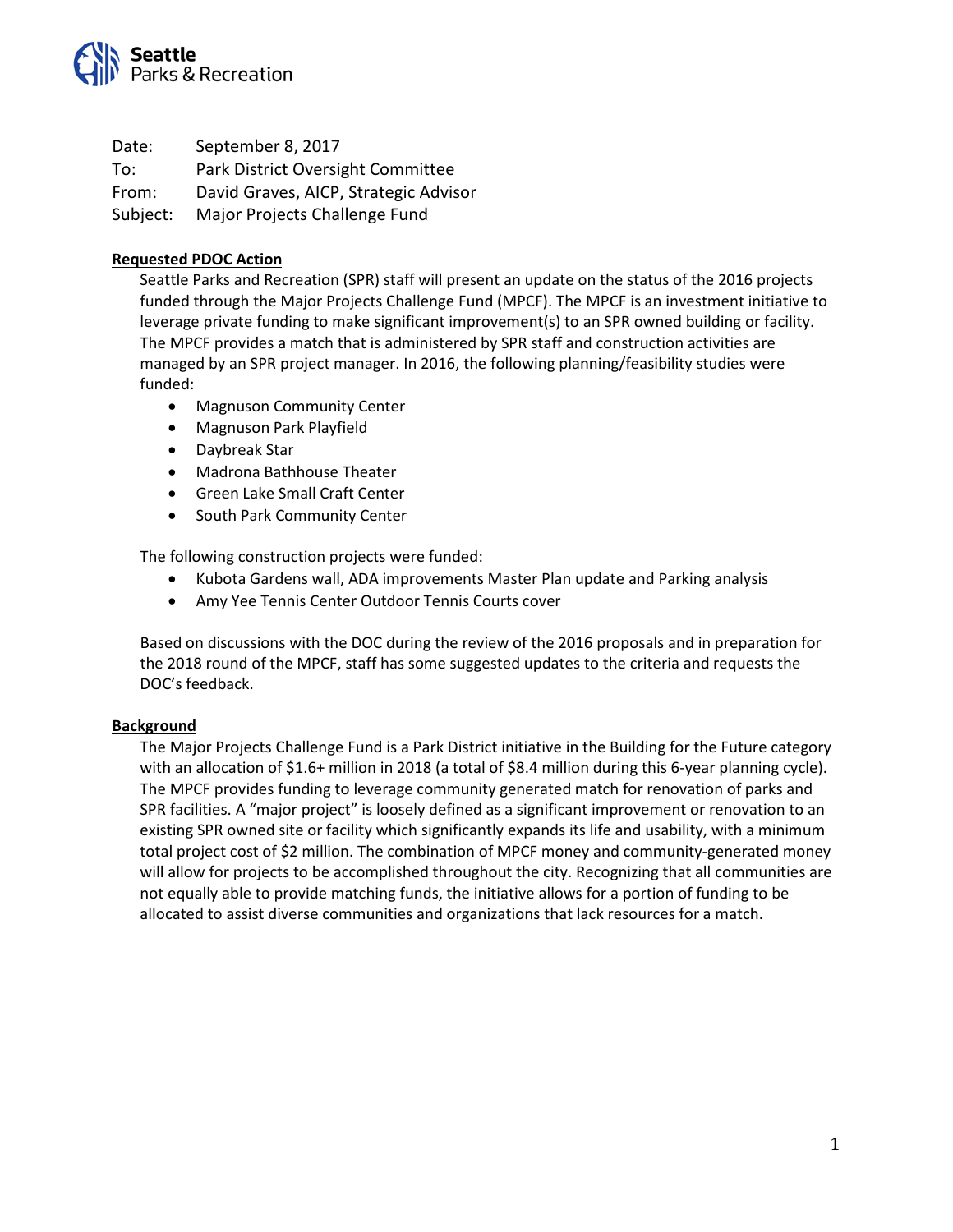

## **Public Involvement Process**

2016 saw an extensive public process that yielded nineteen (19) proposals from across the City. Public outreach included posting information on the Park District website and advertising in two press releases, one in January announcing the fund and one in early March as a reminder of the deadline. After consulting with the Office of Immigrant and Refugee Affairs and reflecting on our stakeholder groups we targeted nine ethnic media outlets:

- The Facts
- The Medium
- La Raza del Noroeste
- El Mundo
- Seattle Chinese Times
- International Examiner
- NW Asian Weekly
- Seattle Globallist
- Runta

Press releases were sent to these outlets twice with a follow-up call to the editors asking that they highlight the fund.

Stakeholder outreach began with developing a list of stakeholders and working with community groups that had fostered relationships with Seattle Parks and Recreation. The two press releases were sent to the groups listed below:

- Associated Recreation Council Advisory Councils
- Volunteers (5400)
- Department of Neighborhoods District Councilors -We connected with all the Department of Neighborhoods District Coordinators to be sure they knew about the fund and would help us get the word out to their community groups. We also included the information on the City Grant Portal.
- Seattle Parks and Recreation RSJI Change Team
- Parks and Green Spaces Levy Citizens Oversight Committee
- Parks Legacy Plan RSJI Outreach list
- Seattle Parks and Recreation Concessionaires 50 people/organizations that do business in our parks
- Seattle Parks Foundation
- City Council
- Parks and Green Spaces Levy Opportunity Fund interest (500 emails)

In addition, staff met with the Seattle Parks and Recreation Change Team asking for their help in promoting the MPCF to community groups.

It is anticipated that the 2018 process will be similar and expanded upon.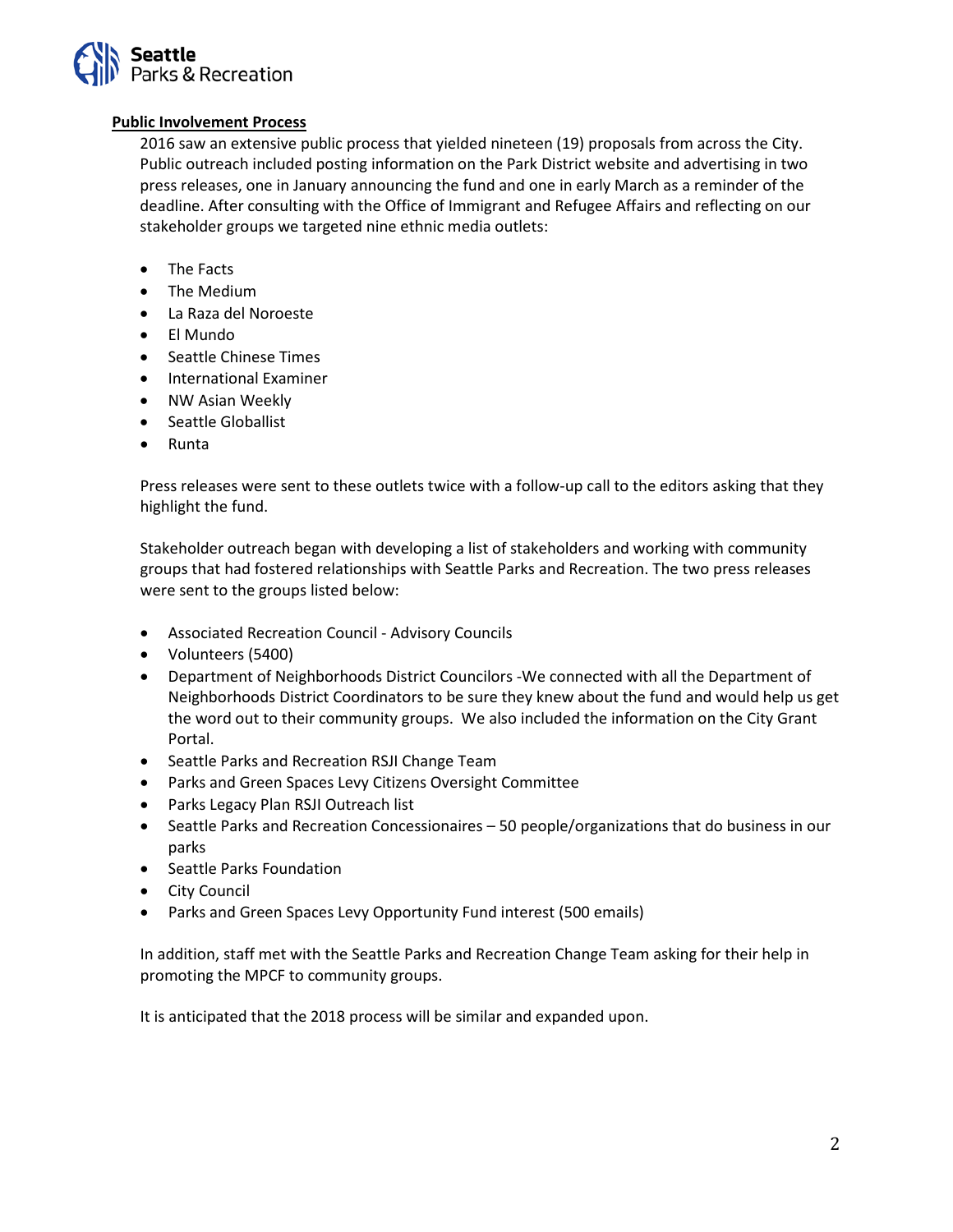

## **Issues for Discussion**

There were three issues that came up during either the DOC review or staff review of the proposals and in follow-up conversations. These issues are outlined below with suggested way(s) to address the issues in the 2018 MPCF round.

- There was no user data provided with the proposal this issue came up during the review of several of the proposal. In the 2018 round, we will be requesting user data such as who uses the facility now, who would use the improved facility and how does the facility serve typically underserved/underrepresented communities now and/or in the future. User data is important in the community support and community benefit criteria.
- Community Support the scoring of this criteria may not be representative of any broader support for the proposal. The scoring would be simplified to High, Medium and Low. This is an area where user data could be inserted as a factor of community support.
- More complete explanation of the match with only a two-page application, proposed matches were insufficiently outlined and explained. The length of the proposal letter will be expanded to four pages to give proposers a better opportunity to fully explain all aspects of their proposal.

## **Environmental Sustainability**

The focus of the MPCF is improvements to existing SPR facilities. Individual project sustainability is a component of the proposal review.

### **Budget**

The 2018 Budget is \$1.6+ million plus any unspent budget from 2017 and 2016.

SPR is recommending allocating \$300K in 2018 towards the following:

- \$200K for outreach, planning and design
- \$100K for staff support to help applicant(s) get projects ready to submit for construction funding and identify matching dollars in subsequent years.

Note: The Challenge Fund is in SPR's capital budget and therefore has continuing appropriation and therefore any unspent funds in from the 2016/2017 round and/or 2018 would be available for a subsequent funding cycle.

#### **Schedule**

The following is the proposed timeline for rolling out the next round of the Major Projects Challenge Fund in 2018:

## **Major Project Challenge Fund – Proposed Timeline**

- **September – December 2017** Staff update of outreach strategy and On-line materials
- **January – March 2018** Public Outreach (may include workshops or information sessions for potential proposals)
- **March 2018 – Proposal Letters Due**
- **April – May 2018** Staff review of applications
- **June 2018 –**District Oversight Committee review and recommendation to Superintendent
- **July – September 2018** Funds awarded to project. Projects will be managed by SPR.